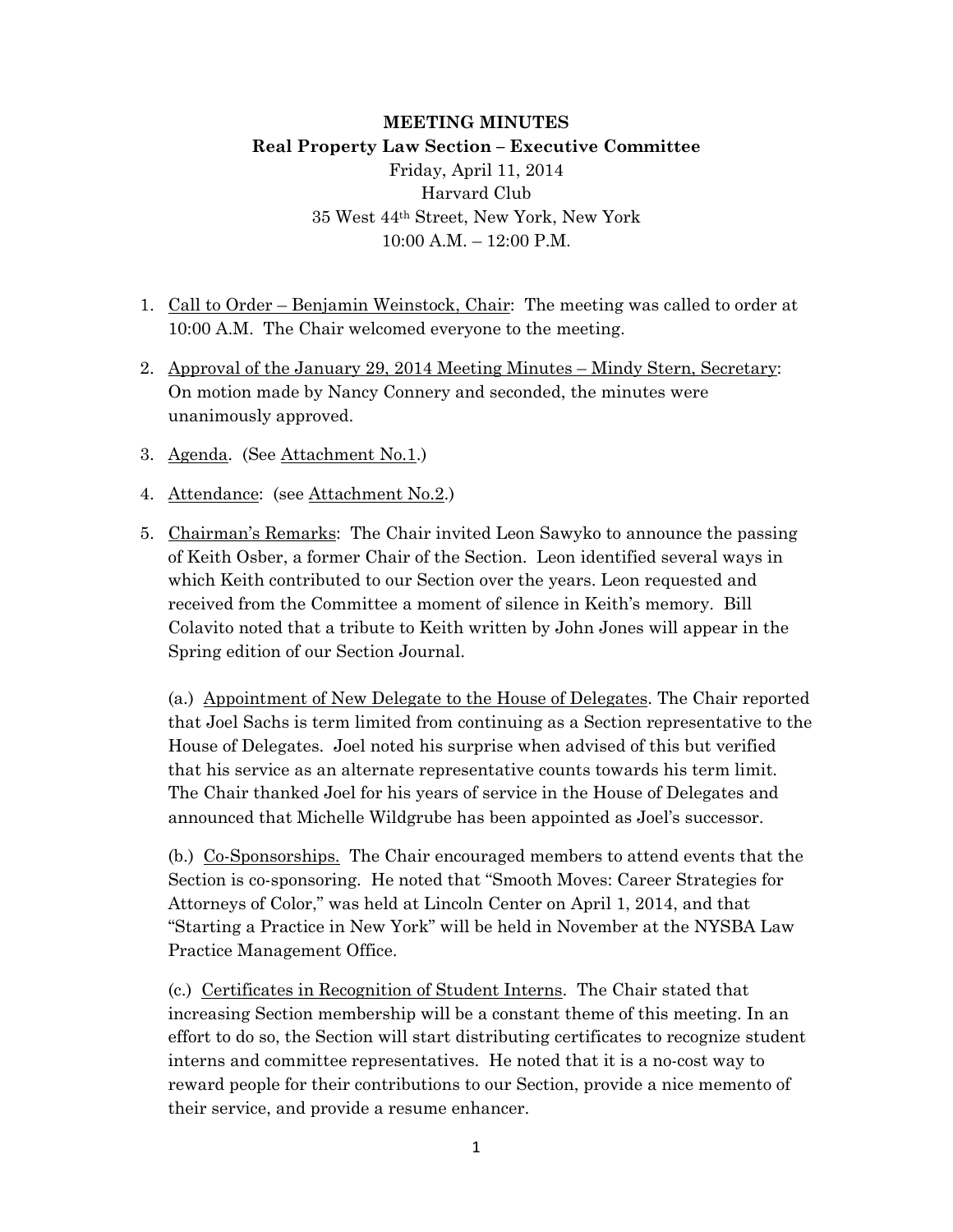(d.) Elimination of Section Membership Fees for Law Students. As another way to increase membership, the Chair asked the Committee to consider eliminating Section dues for students. He explained that student members pay \$10 for annual dues and \$20 for Section dues. The Chair proposed that Section dues be waived or reimbursed from our surplus to law school students and attorneys during their first year of admission. He noted that the State Bar fee for the first year of practice is free but thereafter increases annually from \$125 to \$300 based on years of admission. The Chair proposed that if a young lawyer becomes a Section member and the Chair of a Section committee will attest that the young lawyer is an active member of the committee, our Section would reimburse the young lawyer for half of his or her State Bar dues for the first three years of admission. A motion to approve this was made by Harry Meyer and seconded by Robert Zinman.

Harry Meyer then asked the motion to be modified so that only first year associates who pay their own dues be reimbursed, to avoid reimbursing associates whose dues are subsidized by their employers. Harry also reported that he and David Berkey recently learned that the State Bar is going to eliminate dues for students at participating law schools. The Chair noted that although many firms do subsidize dues for young lawyers, most of the Section's members are from small firms which do not do so, so it would be a very meaningful gesture to small firm members and likely to increase membership. Larry Wolk commented that to require the young lawyers to fill out a form is too complicated and suggested that the subsidy program just be made available by request. Joel Binstok asked how it would be publicized to smaller firms. The Chair explained that it would be marketed first to students to try to get them to join as Section members. Tiffany Bardwell asked how the Section would measure who is an "active" member of a committee. The Chair explained that attendance at and participation in committee meetings would be required. The motion passed unanimously.

#### 6. Meetings Reports.

(a.)2014 Summer Meeting. Leon Sawyko reminded everyone that the 2014 Summer Meeting will be held July  $17<sup>th</sup>$  through  $20<sup>th</sup>$  at Niagara on the Lake in Ontario, Canada, with accommodations at The Queens Landing Hotel, and that they will need a current passport or enhanced driver's license. Leon reported that program topics will include economic development programs in New York State, land banking upstate, leasing issues including insurance and indemnity clauses, social media ethics, and hot topics including the new land title agency law and the revisions to the non-profit law becoming effective in July. He promised interesting programming with plenty of outdoor activities as well as many cultural activities in the village including the Shaw Festival. Larry Wolk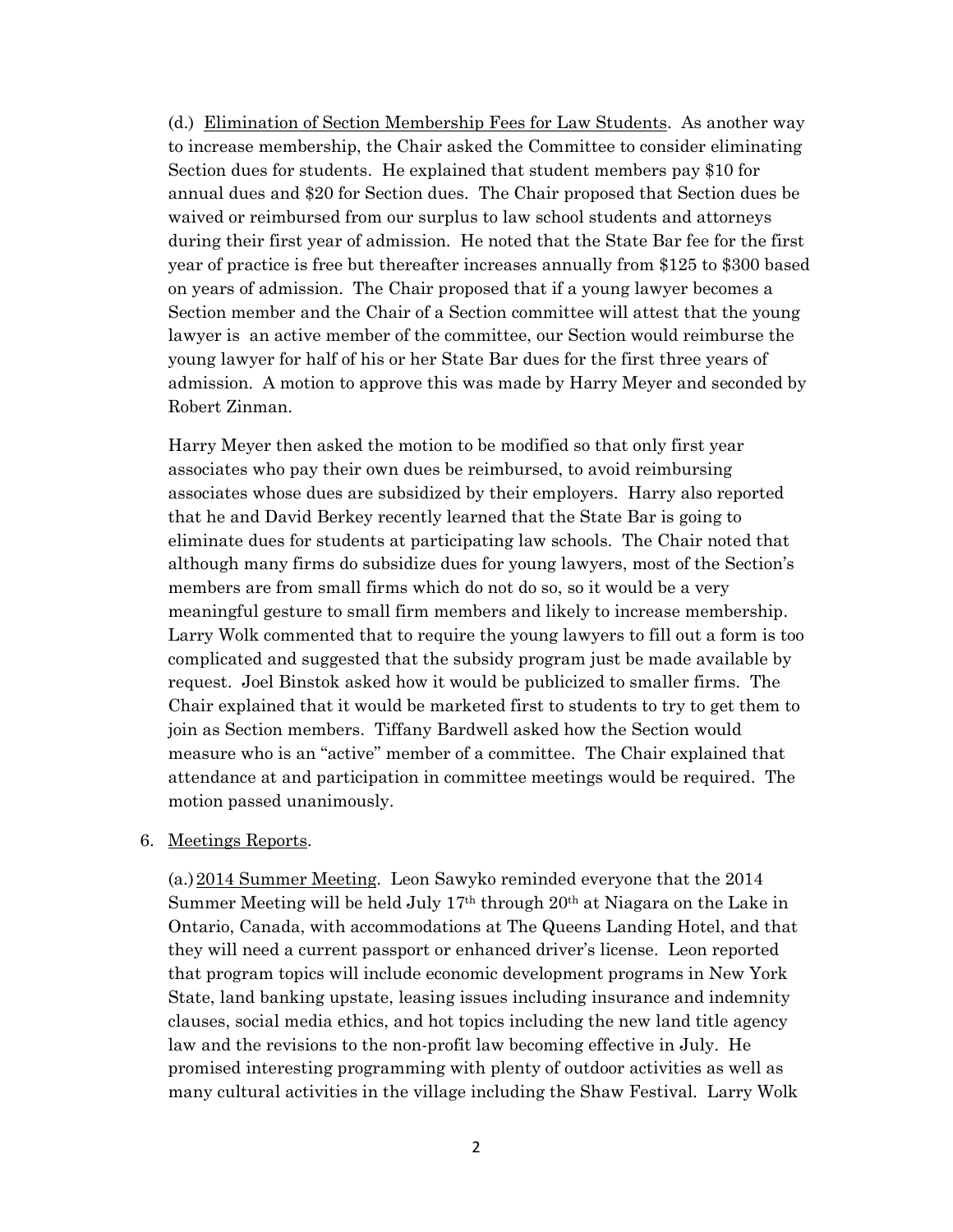mentioned that our meeting will be held during the height of the theatre season so theater-goers should purchase tickets in advance. Leon noted that the schedule of programs and meetings being distributed soon will include the Shaw Festival schedule or a link to it to allow for theatre plans to be made ahead of time. Joe DeSalvo asked if Canada still requires at least six months of time left on a passport to be valid to enter the country. Leon didn't know, but the Chair noted that an enhanced driver's license or membership in Global Entry also are acceptable forms of ID for entry into Canada.

(b.)2015 Annual Meeting. The Chair stated that the 2015 Annual Meeting will be held on January 28 and 29, at the New York City Hilton. Leon will be responsible for planning that meeting and he welcomed suggestions for CLE programming for that event. The Chair reported that Mindy Stern and Lori Nicoll are exploring venues for the 2015 Summer Meeting and that Mindy will announce the selection at our next meeting.

7. Report of District Reps. Continuing the theme of increasing Section membership, the Chair asked Nancy Connery to report on the activities of the District Representatives. Nancy reported that at the first meeting of the District Representatives on April 10 several great ideas were discussed. Future meetings of the District Representatives will be held quarterly, a month before each Executive Committee meeting. They plan to host events intended to attract young lawyers and increase Section membership. Nancy stated that at this first meeting they focused more on planning events but also discussed what more the State Bar can do to service its members and obtain input from the various Sections. The minutes of the meeting are attached to these minutes as Attachment No. 3.

(a.)Third District. Alice Breding then described a Third and Fourth District event that centered on animal activism and animal health and welfare: "Bark in the Park" at the Tri-City Valley Cats baseball game on Monday, July 7th, for dog lovers and well-mannered dogs. Before the baseball game, there will be veterinarians, groomers and a charitable organization called Out of the Pits, the leading organization for animal rescue and animal rehabilitation. Alice explained that the event would be both a networking event and membership drive for both the Real Property Law and Young Lawyers Sections. She reserved the picnic pavilion and proposed a ticket price of \$25, with \$10 from each ticket purchase to be donated to Out of the Pits. A State Bar representative has been asked to attend to present the check, and throw the first pitch of the game. Alice has arranged for a one-hour all-you-can-eat buffet before the game with reserved box seats on the first baseline for the game as well as a free baseball cap and a swag bag filled with items such as sunscreen, lip balm, paw-shaped bottle opener key chains and information about both sponsoring Sections. In addition to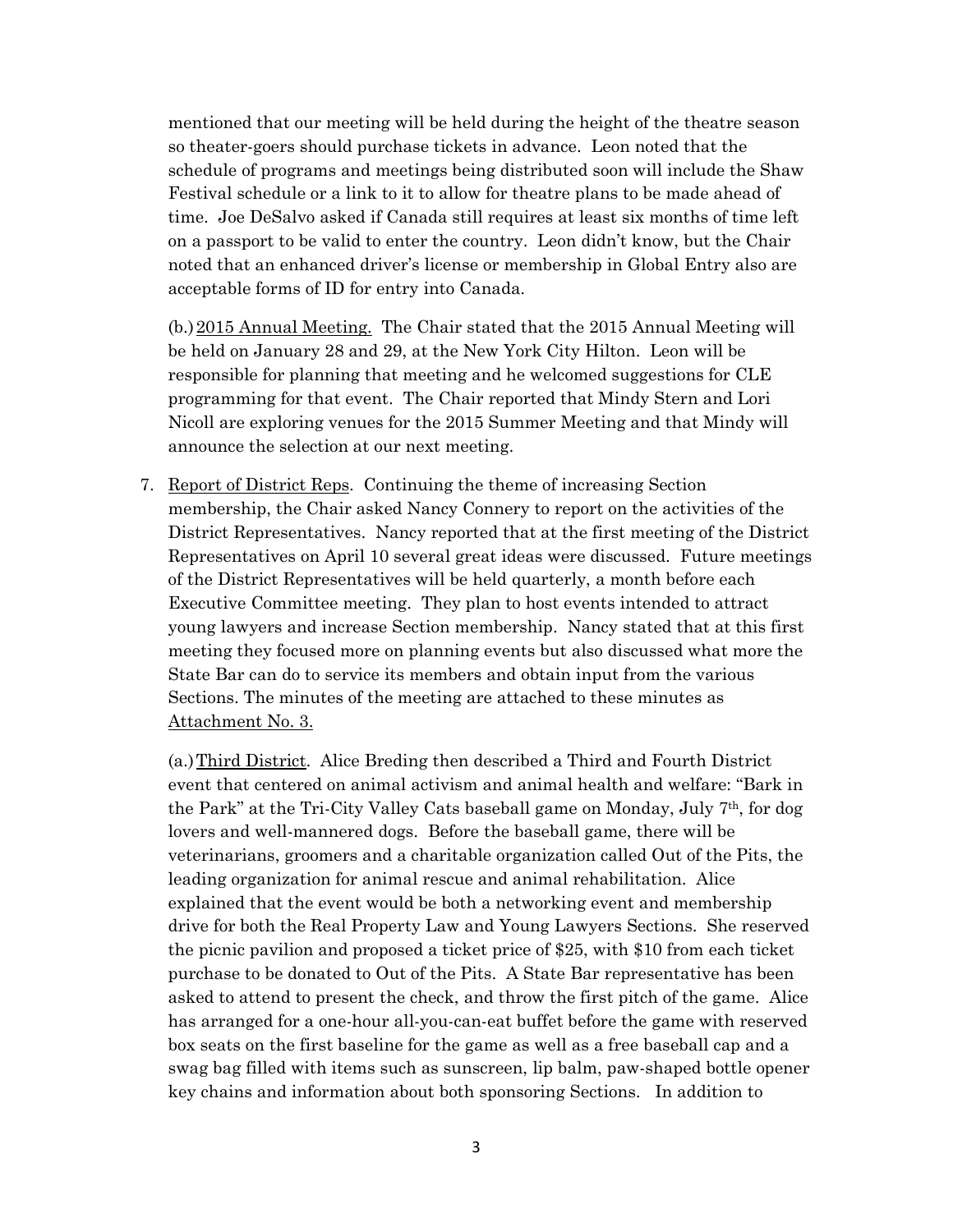existing membership of the Third and Fourth Districts, she plans to invite third year law students, young lawyers, potential members of the Third and Fourth Districts, local realtors and members of the four local bar associations in the area. Alice believes that the event will foster a sense of community, raise support for a local baseball team and a local animal organization and provide an opportunity for attorneys in the area to see how influential and exciting our Section is. The Chair noted that with the \$25 ticket price, the Section would incur approximately \$3,500 based on 100 tickets being sold. He explained that our Section's growing surplus is currently at \$148,000 and that the Officers approved this event because it is an effective use of the surplus in one of our most important undertakings – driving membership.

(b.) First and Ninth Districts. Nancy Connery and Lisa Stenson Desamours announced a cocktail party that the First District and Ninth District plan to cohost for listserv members. The event will be held at Nancy's firm for members of the listserv and honor one or two of the most active members of the listserv. Nancy explained that some listserv members respond to every question regardless of how simple or complex. The Chair noted that the \$1,600 budget for this event was approved by the Officers.

(c.) Second District. Larry DiGiovanna reported that the Second District continues to reach out to each new member. He noted that many of them are more active in their local bar associations than in the State Bar.

(d.)Fourth District. Michelle Wildgrube reiterated that the Fourth District is cosponsoring the Valley Cats baseball game with the Third District. The Fourth District also plans to co-host a holiday party with the Third District. Last year's holiday party was held in Saratoga. This year's will be held in the Schenectady area to draw young lawyers and Section members from that area.

(e.) Fifth District. No report.

(f.) Sixth District. John Jones noted that the other Districts have given the Sixth District good ideas for events. He expressed appreciation for the condolences on the loss of his partner, Keith Osber, noting that he shared many of them with Keith's family.

(g.)Seventh District. Scott Sydelnik reported that the Seventh District is partnering with the Young Lawyers Section to co-host a happy hour and trivia contest networking event in downtown Rochester in late June or early July. They are preparing a budget and expect to submit their proposal for the event to the Officers shortly for approval.

(h.)Eighth District. David Mineo reported that the Eighth District co-sponsored the Erie County Bar Association's 24th Annual Real Estate Conference on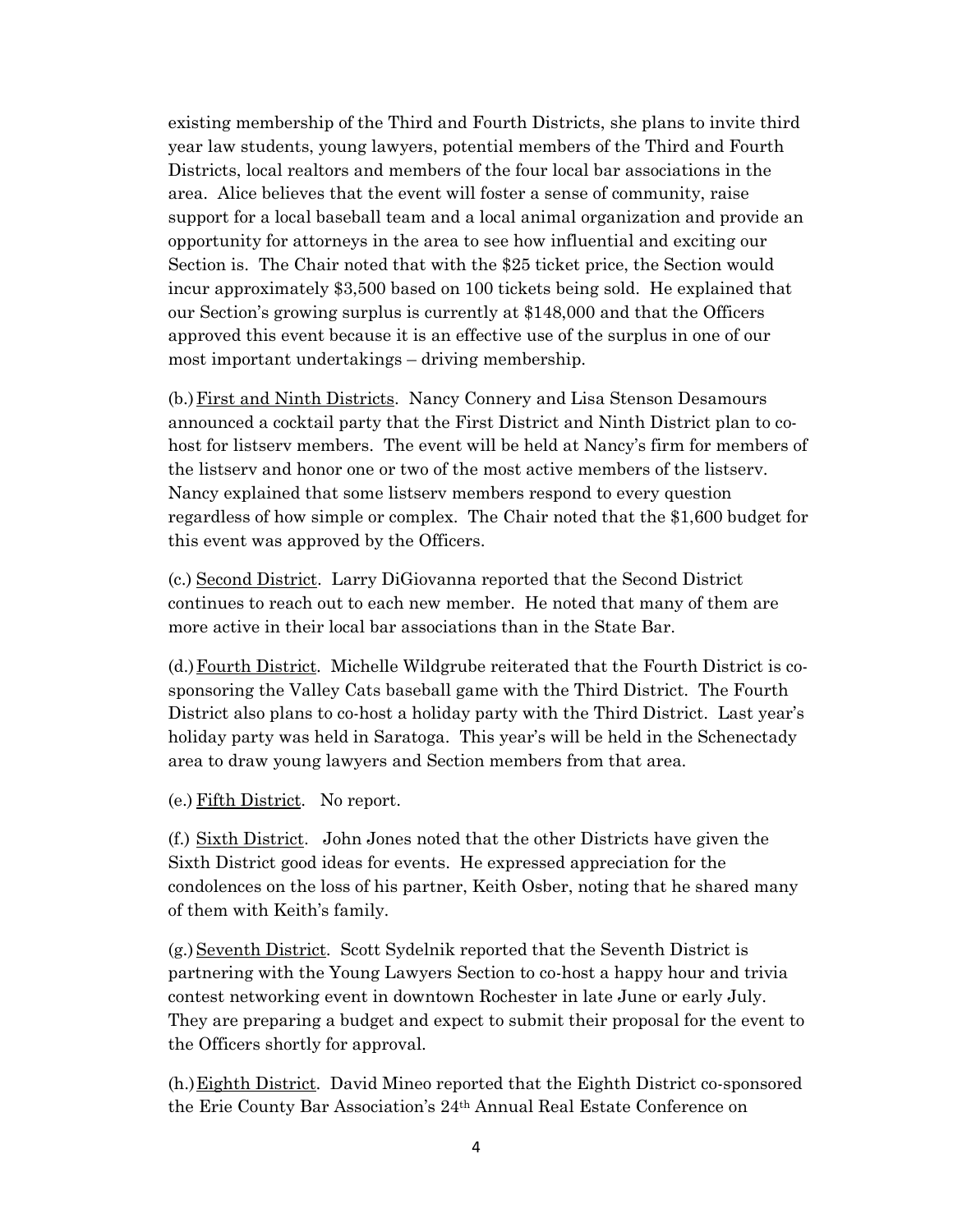March 22. He thanked Tiffany for providing pens and flashlights with the State Bar logo, and hopes the event will generate some new members. On behalf of himself and Harry Meyer, they are asking the Officers to approve an ad in the Bar Association Journal in June soliciting members in the Buffalo area. The Chair requested that districts seeking permission to offer discounted memberships at an event submit to the Officers an email describing the event, the cost and the expected outcome.

(i.) Tenth District. The Chair reported that Abe Krieger resigned from the Executive Committee due to lack of time to devote to Section activities. The Chair solicited suggestions for a new Tenth District Representative.

(j.) Eleventh District. No report.

(k.)Twelfth District. No report.

(l.) Thirteenth District. Toni Ann Barone reported that although she was unable to participate in the April 10 conference call among the districts representatives, she read the minutes of the meeting and commended the great ideas. She has contacted the new member of the Real Property Law Section in her District and will continue to be in touch with him. She liked Alice's idea for the baseball event and will consider reaching out to the Young Lawyers Section to set up such an event at a Staten Island Yankees baseball game, perhaps even this summer.

The Chair thanked Nancy Connery for the formal minutes she prepared of the conference call meeting held among the district representatives.

David Berkey reported that this year our Section lost 521 members. He is working with Tiffany Bardwell to make the spreadsheet of dropped members more user friendly and to provide it to each district. He suggested that Nancy and Alice have each district representative contact dropped members in their district to inquire if a particular problem caused them not to renew, or if it was just an oversight. Tiffany noted that the two Executive Committee members who had not paid their dues have been contacted. The Chair noted that our Section's current membership, now 3,900, was over 5,000 when he first joined, and noted that the State Bar has lost 23% of its membership in the last few years. He noted that is not a healthy sign for our Section because our surplus can quickly become a deficit. The Chair also that there is a "seasonal bump" in membership every March because that is when the State Bar drops non-dues paying members. Some members are reinstated in March and April when this oversight is brought to their attention. The Chair anticipates that a personal phone call to the dropped members might restore as many as half of them. Leon Sawyko suggested that the district representatives reach out to both dropped members and new members, and inquire what specific committee(s) the person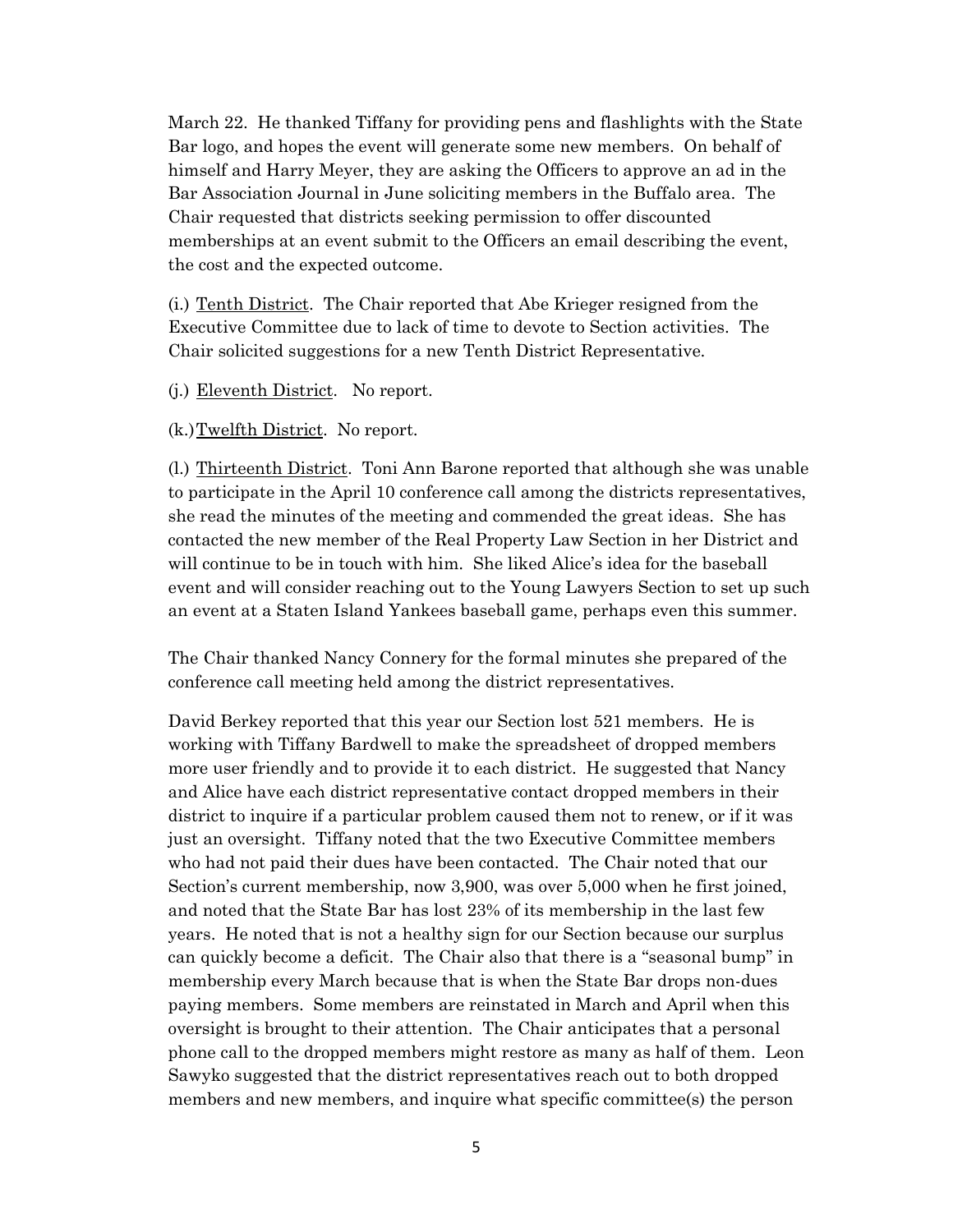may be interested in, and have that particular committee chair(s) contact the member in a further effort to actively engage the members. He said that a real push needs to be made to get people involved. Joel Sachs asked if the State Bar has analyzed why membership is falling. Is it more an economic issue or an issue of services not being provided? The Chair asked David Berkey to respond. David reported that it is primarily economic, noting that the State Bar has lost 23% of its membership, our Section has lost 12% of its membership and the Young Lawyers Section has lost 49%. They believe that the Young Lawyers Section drop is so high because young lawyers are offered a free membership for the first year and then do not renew when the free membership lapses. Harry Meyer noted that 30% to 40% of young lawyers drop within five years after law school graduation, and the majority of lapsed members are women. The demographics report shows where our Section needs to focus our efforts to retain and increase membership. David also reported that on a more positive note, the Schenectady Bar Association and other local bar associations are holding a meeting on May 15th to discuss real estate issues; and they have invited us to send a representative to speak about how the Real Property Law Section functions. He plans to attend to speak in detail about our Section and our initiatives and how our Section works with county bar associations. Steve Alden noted that he has attended town meetings in the past and it is important to have a senior officer attend such meetings. Peter Coffey mentioned that this will be a very well-attended meeting and having a Section representative attend is a way to showcase our Section. Peter attributes the decline in membership to (1) a cultural change and (2) the State Bar leadership which in his opinion represents judges more than lawyers. He further opined that if the State Bar expects lawyers to pay \$400 or \$500 for dues it should protect the interests of lawyers. The Chair noted that the President of the Association strongly supported agent licensing for us – a point which will be discussed later in this meeting. Maureen Lamb suggested that district representatives calling members should find out how we are "falling off the wagon" and what we can do to "get them back in the fold" as members. She recalled that there used to be a hardship fund. The Chair confirmed that the fund is still available by application. Maureen asked if the hardship fund can be better publicized and Tiffany confirmed that the district representatives were welcome to mention the fund is available; and that she would email the application to all the district representatives.

### 8. Section Projects and Initiatives.

(a.) Student Internship/Thanks to Outgoing President. David Berkey reported that at the last meeting we authorized the formation of a Standing Student Internship Committee to replace the Student Intern Section Project. He then took the opportunity to thank the Chair because this is the last meeting Ben will be chairing. David thanked Ben for being extremely dedicated, approachable and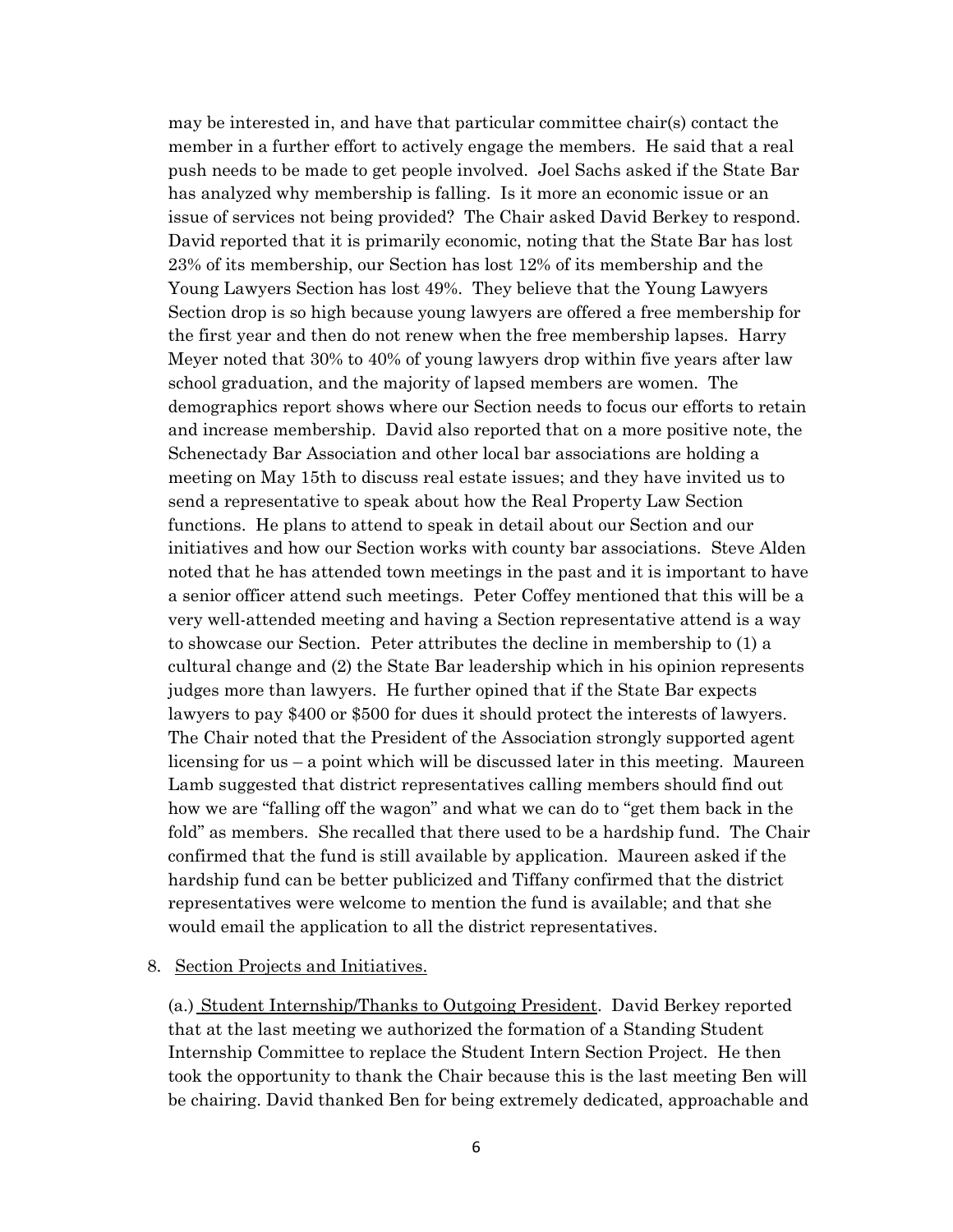friendly to all members and especially for all of his endeavors with respect to the agent licensing bill. David stated that leaders of the Section will find it hard to replicate what Ben did to change the position of the President of the State Bar from "opposed" to "in favor of" the agent licensing bill. David told Ben that he has set the bar very high and offered a heartfelt "thank you" for the entire Section.

Stacy Wallach then reported that the Student Internship Committee has two goals. The first is to recruit students from law schools statewide to help with committee and task force administrative projects and provide research and drafting assistance. The Student Internship Committee will administer the program. The other goal is to use law school students to recruit younger people for membership by developing connections with young lawyers early on. The Committee will track membership to provide statistics for more educated decision-making. The goal is to have all Committee chairs and task force Chairs appoint one or two students per school year to create both substantive interest for the interns and to connect them socially to our Section. Stacy noted that a small travel budget will be needed to have student interns travel once or twice a year to a gathering in New York City, to keep the enthusiasm level high.

The Chair introduced Ariel Weinstock, the newest member of the Executive Committee. Ariel further explained that the Student Internship Committee would integrate the student interns, welcome them and then follow up with them when the work was completed. The purpose of the meetings of all student interns would be two-fold – first, an orientation session with the Committee chairs and task force chairs and second, a social aspect to bring the student interns together to create their own peer group. The Chair interjected "to get them from cradle to grave", noting that the Student Internship Committee is primarily focused on getting law school students involved and keep them involved and active in the Standing Committees which should have a positive effect on membership. (See Attachment No. 4 for the complete mission statement of the Student Internship Committee.)

Ariel then noted that the Committee will contact the career centers at the law schools to continue to develop more formal relationships between law schools and the Association, keeping in mind that some law schools are not permitted to provide student interns to commercial law firms. The students would work on a pro bono basis, not for school credit. Ariel stated that he and Stacy are confident that they can make this a worthwhile endeavor.

(b.) CLE. Joe Walsh reported that they have been in touch with some of the new personnel at the Association's CLE Department and they are working on programs for this year. Karl Holtzschue and Scott Sydelnik will be chairing the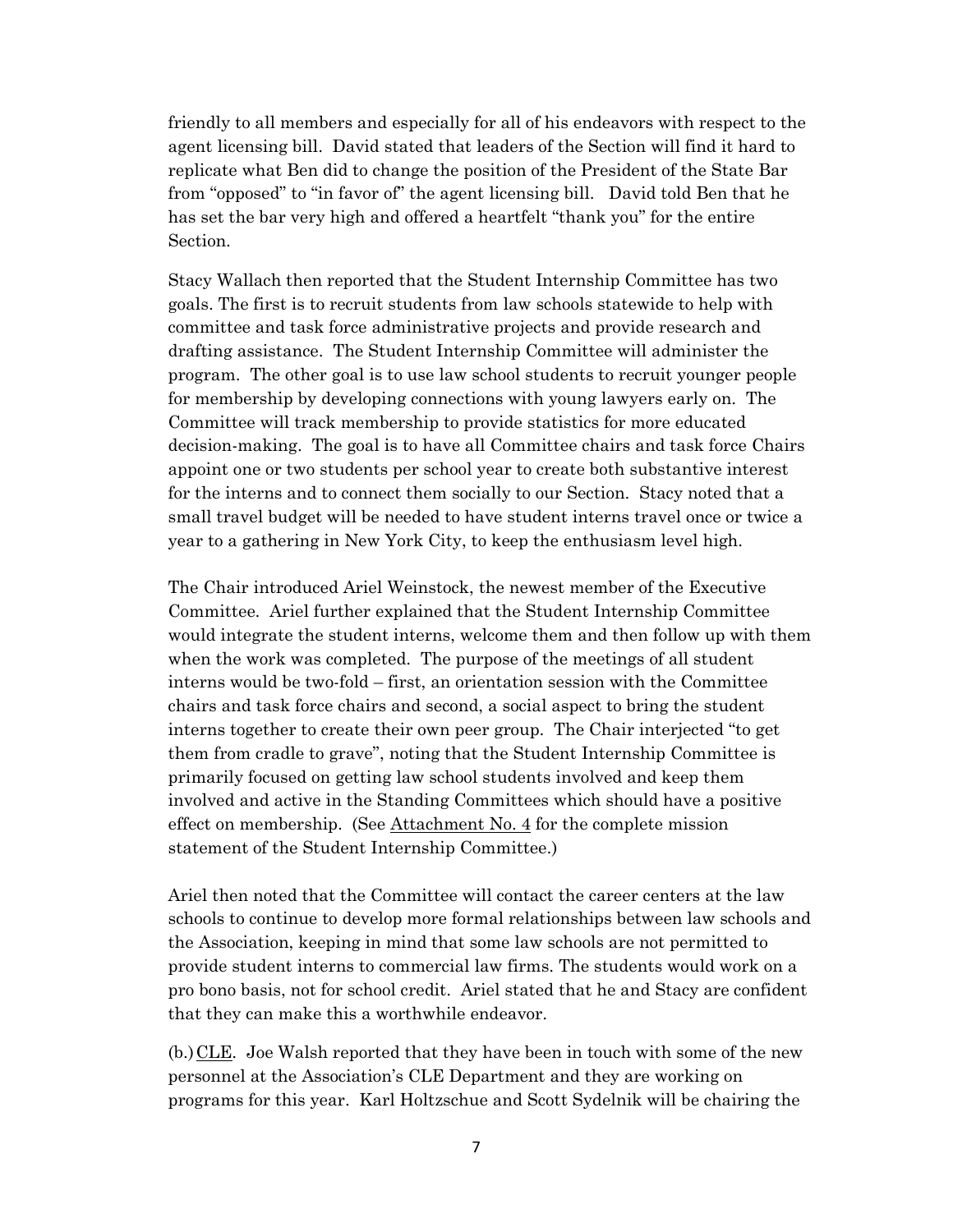"Practical Skills: Purchases and Sales" program which is our flagship program based on the number of attendees. Karl and Scott have organized the materials and the program will be held during April and May in seven locations statewide. Joe thanked Karl and Scott for their dedication to the program. "Advanced Topics in Real Estate" will be presented again in the Fall. Joe explained that they are contemplating other possible programs including perhaps one for attorneys involved in the regulatory aspects of lending issues. He asked anyone interested in running that program to contact him. Joe further reported that the CLE Committee also is exploring a couple of new programs -- one dealing perhaps with commercial lending more on a basic level for practitioners doing commercial transactions and also representing lenders. Joe concluded his report by soliciting names of attorneys who may be interested in putting together such a program.

Larry Wolk reported that Steve Alden and Meredith Kane, who have chaired the Advanced Topics in Real Estate program in the past, have asked that new cochairs be appointed for this program, and asked anyone interested in co-chairing this program to contact him. He would like one Executive Committee member who has done this before and one "rookie" to co-chair this program. Larry also noted that Ben asked Joe and Larry to organize a webinar in the Fall on agent licensing. Larry explained that the State Bar used to push for CLE programs but now the State Bar is concerned that there are too many, so having more than two CLE programs per year is difficult. In the past we had one person organizing Practical Skills and we now have one or two CLE people at the State Bar designated to our Section for all CLE programs regardless of the content, which will be beneficial. Larry asked anyone with an idea for a limited audience or short program to please contact Joe or himself. They are considering the topics of foreclosures or title insurance for the Spring.

The Chair mentioned that Joel Sachs also has termed out as our Section representative to the State Bar CLE Committee, so we will need a replacement for that position.

(c.) Membership / Diversity. Harry Meyer thanked the district representatives for their efforts to reach out to new members. He also thanked the members of the Executive Committee who contribute in various ways to attract new members. The issue of opinion letters regarding seller concessions is an example of the work that the Executive Committee performs. In March the Erie County Real Property Committee had a meeting. Peter Coffey and Anne Copps both participated via conference call, answering a series of questions raised by the Schenectady County Bar Association's position opposing the State Bar's most recent opinion on seller concession. Apparently the Erie County Bar Association is taking the same route.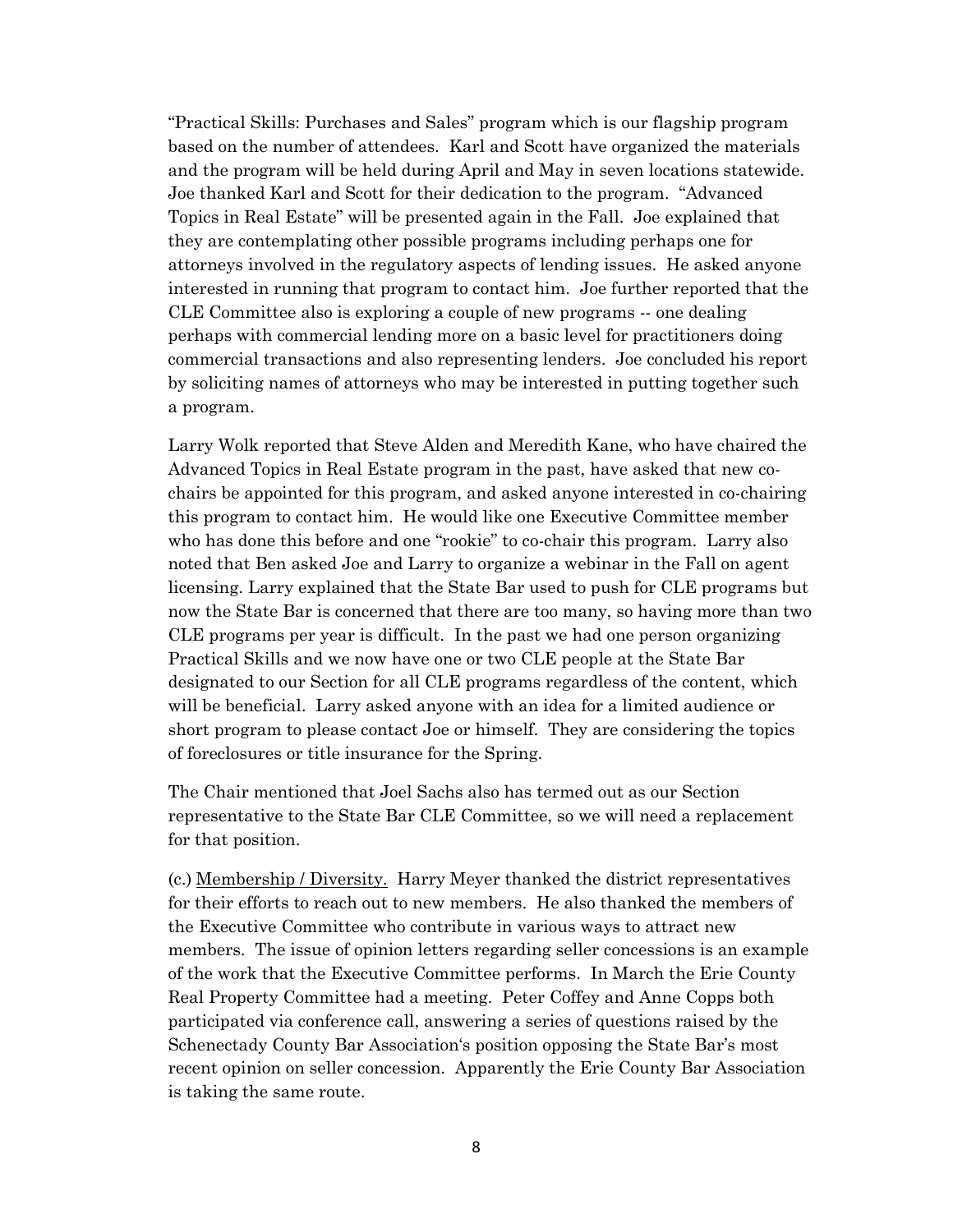Harry also noted that although our Section had a 12% drop rate, when compared to the other Sections we are actually doing well. Eight out of 25 sections had record drop rates. Harry applauded the district representatives' efforts.

Harry also touched on the Section's diversity efforts and the positive experience he and Marvin Bagwell had when they manned our Section's table at the reception in January. He stated it was a wonderful experience and encouraged future participation by other members of the Executive Committee.

The Chair concluded the discussion on membership by stating that he wanted to make membership one of his key achievements as chair of the Section. Although unfortunately our Section has lost hundreds of members, we are very focused on membership at the district representative level and various other ways, and he hopes that people will again see the value of the Bar Association and membership.

(d.)Task Force on Agent Licensing. Tom Hall described the Task Force's time consuming and difficult efforts and Ben Weinstock's tireless, zealous and effective leadership in protecting the members of the Section, along with other Task Force members past and present, among them Karl Holtzschue, Jerry Antetomaso and Sam Tilton. Approximately one month ago Kevin Kerwin and Ron Kennedy confirmed that after many years things were finally going to happen. The Task Force stated our position and began receiving phone calls from legislative staff. With a quickly worded stipulation, Ben, Karl, Tom and Jerry travelled to Albany where they set a record for the number of visits with legislators in one day (nine to ten). The legislators wanted the Association and NYSLTA to agree on language. Ben engaged in extensive negotiations with Mike Berey of NYSLTA and distilled our Section's position to a single objective: to enable practicing attorneys to be able to continue to act as title insurance agents. Our role was to ensure that just one sentence was in the bill: that an attorney or his or her law firm may represent a client in a matter and may also act as a title insurance agent. There was some opposition to that and in a stroke of genius Jerry Antetomaso convinced them to add "subject to applicable law", which got the bill to Albany. Now any title insurance agent will have to be licensed, whether an attorney or not. There will be testing provisions and CLE provisions from which attorneys will be exempt. It was a very good result for our Section and the practicing attorneys who act as title insurance agents. It affects many smaller firms throughout New York State.

Karl Holtzschue noted these efforts have been ongoing for eleven years, including those of Larry Wolk and Tom Hall, and that Tom was the chief scribe on the memorandum. Karl focused on getting our memos released and twice had difficulty with the Association because they did not want us to propose statutory language that had not been approved by its Executive Committee. Difficulties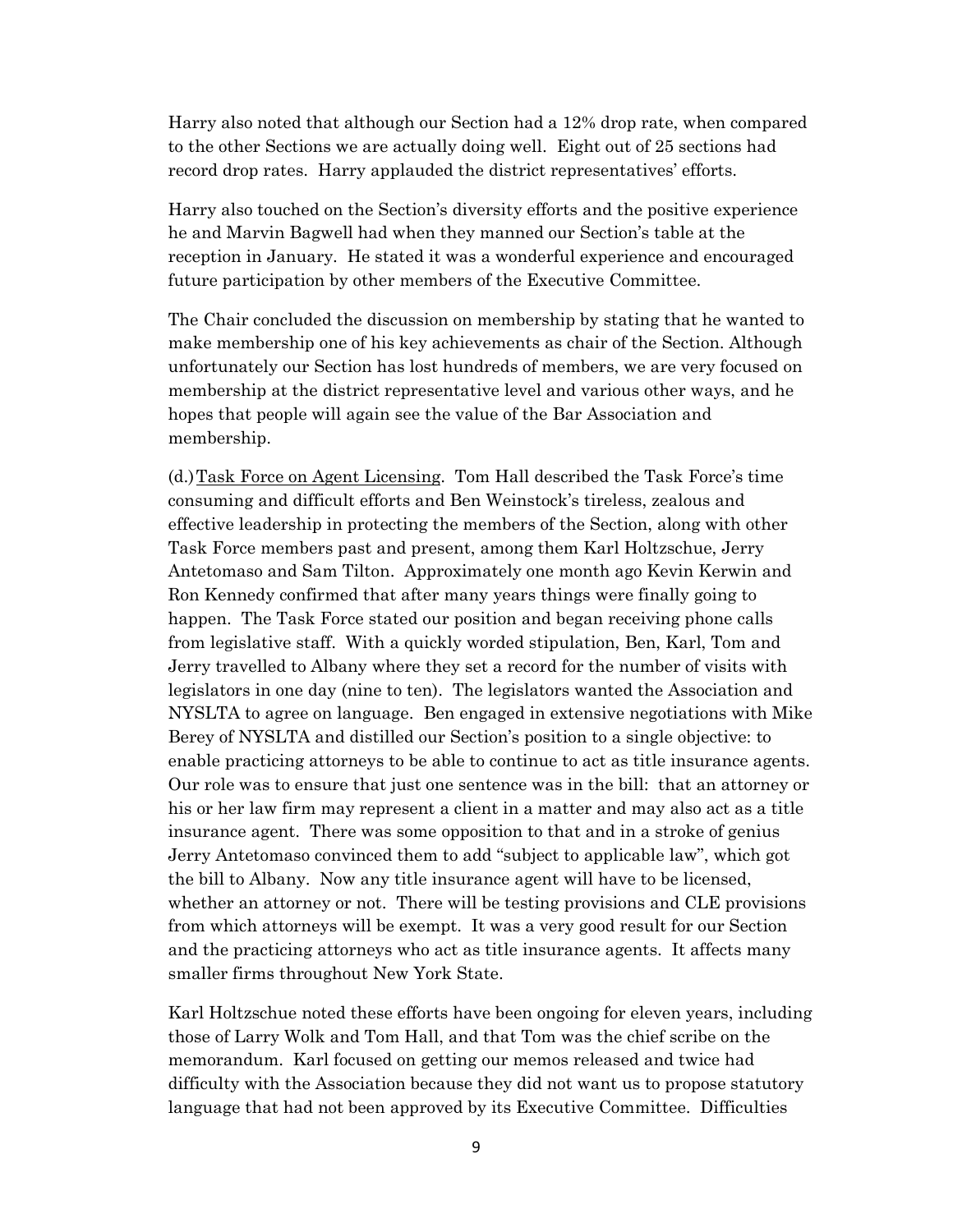surmounted included the short time frame and then dealing with a question about whether the Section's proposal would conflict with an ethics opinion. Ben had the brilliant idea of asking the President of the State Bar to write a letter on our behalf, resulting in complete support from the State Bar. When Ben was unavailable for a sit-down meeting to settle the issues (he was scheduled to give a CLE for the Leasing Committee), Jerry Antetomaso stepped in and performed a great job in the final negotiations with Mike Berey and the lobbyists. Our former Executive Committee member, George Haggerty, now in State government, probably is responsible for getting the bill in the Governor's budget, which was key. If it had not been in the Governor's budget, we would still be mired in the normal legislative process and it might not have been passed. We obtained essentially all we needed, including a disclosure requirement for fees and service costs that the Section has long promoted. It was a terrific victory with a tremendous amount of work by a lot of people.

Larry Wolk mentioned that he started working on this issue with George Haggerty when George was a member of the Executive Committee. Larry believes George was instrumental. Nancy Connery suggested that one of the ways our Section can be of service to its members is to distribute a copy of the new bill on the list serve and explain our role. The Chair responded that the Task Force already discussed this and intends to update the disclosure letter we now have on the website. There are no regulations yet so we are not clear about that. But there will be an email blast to all the members, telling them about the new law and giving them a link to the new law. The goal is to let attorneys statewide know that they are protected. They also want to schedule some CLE programs on the topic. Based on the Chair's calculations, the law becomes effective on September 27, which is 180 days after the Governor signs it and the Chair believes the Governor signed it on April 1.

Jerry Antetomaso reiterated that the legislation has taken years and is the culmination of a lot of work by many people. He agreed with Nancy Connery that we should communicate what the Association does for its members. Mindy Stern suggested that our Section do two email blasts – one now because it is hot off the press and then a second one when the regulations come out. The Chair indicated that this was the intention and said that he will check his notes to see who was responsible to get out the final email blast and he said if it was him he would get it out on Sunday.

The Chair then explained that when we gave the memo to Kevin Kerwin and Ron Kennedy to deliver to the legislators they first showed it to Association President David Shraver and the Association's in-house counsel who concluded that it might violate ethics opinions. David Shraver wrote a letter that effectively said that it is not his role to pick between the different sections and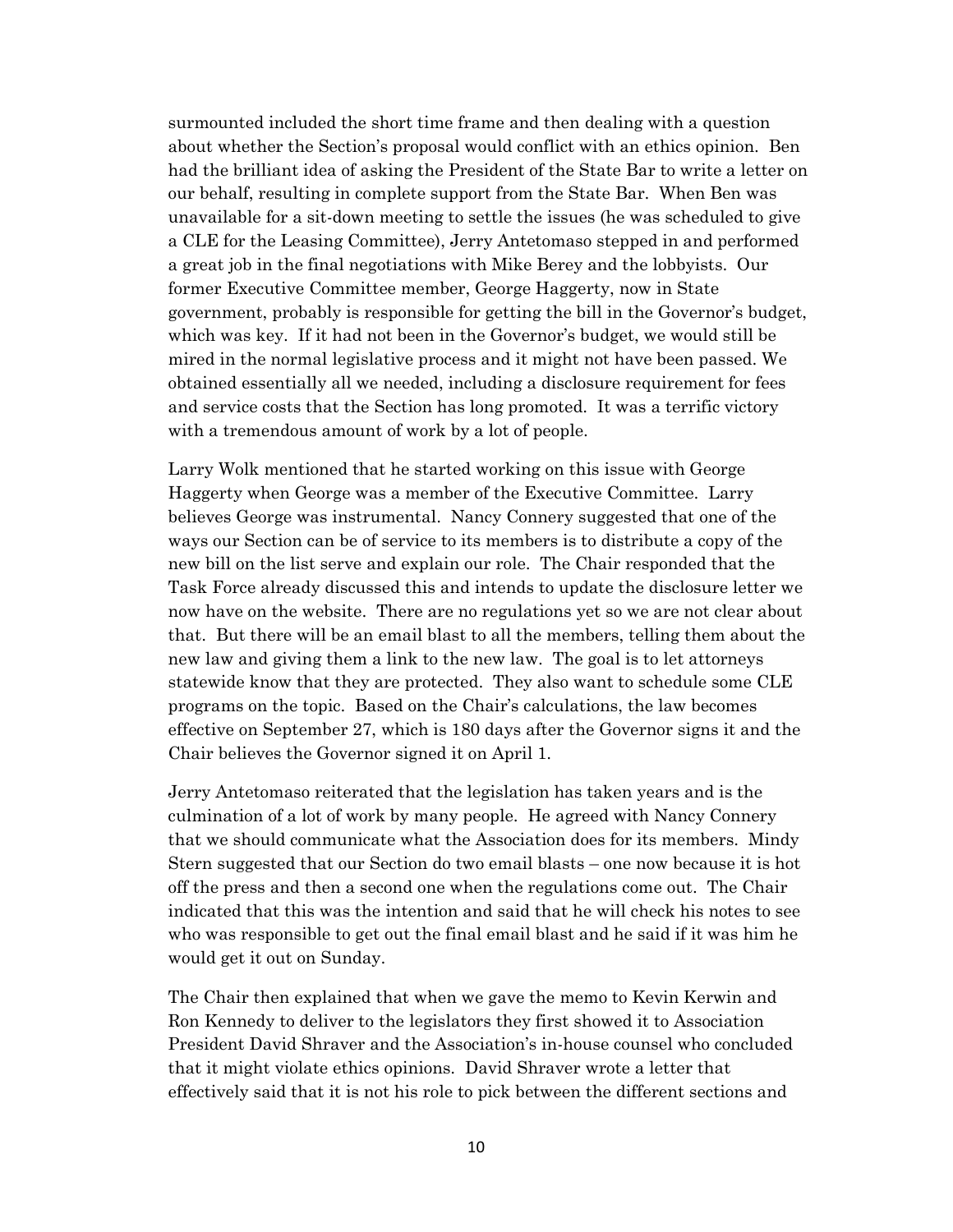their differing views but that as long as the State Bar has published ethics opinions, the Bar Association should adhere to those opinions, and further expressing the opinion that the Section's position violated ethics opinions and that our memorandum should be disapproved. The Section responded there was nothing in our memorandum that was in any way contrary or challenging to an ethics opinion. To President Shraver's credit we promptly received a letter from him confirming that he agreed that we were not doing anything contrary to the ethics opinion, and that allowed us to release our memorandum. When the Committee's representatives approached Albany there were five or six different changes the Committee wanted in the proposed licensing legislation. It became clear to the group that if the Section were to ask for five or six changes, it would receive only one or two of them, and that NYSALTA would not compromise on its core issues. Therefore at the last minute the group narrowed its proposed modifications to one sentence. The Section prevailed and then asked President Shraver to write a letter to the Governor (not the legislators) and to the heads of the Assembly and the Senate in favor of the legislation as modified. George Haggerty was instrumental in getting both sides to the table and encouraging them to come to a workable solution that both sides could live with. Kevin Kerwin and Ron Kennedy were tremendous advocates on behalf of the lawyers in the State. The Bar Association represents between 70,000 and 80,000 lawyers; but does not make any political contributions. Therefore, we had the numbers but not the money and NYSLTA had the money but not the numbers -- so it was a different equation for the legislators. At the end of the day it was a good settlement because everyone was a little unhappy but also happy. We ended up in a good place with this legislation.

Peter Coffey asked "Why not gloat"? He stated he has been a member of this Section and the House of Delegates since the mid-80's and a member of the Executive Committee of the State Bar and he has never seen in his entire experience any achievement by anybody that did so much for the pocketbook and the practice of lawyers. This is the singular achievement he has seen in his entire history of the Bar Association and he thinks we should gloat. The Chair disagreed and explained that what the Section did was maintain the status quo. We did not change anything. Larry Wolk stated that this is not a big issue downstate but Jerry Antetomaso and other practitioners have explained how important it is to upstate lawyers. If upstate lawyers cannot both represent buyers and act as title agent (with the premium subsidizing part of the legal services), buyers will use brokers instead of lawyers to negotiate contracts, which would not be protective of buyers. Larry thought that the bill modifications were important because they affect the livelihood of upstate lawyers and small practitioners.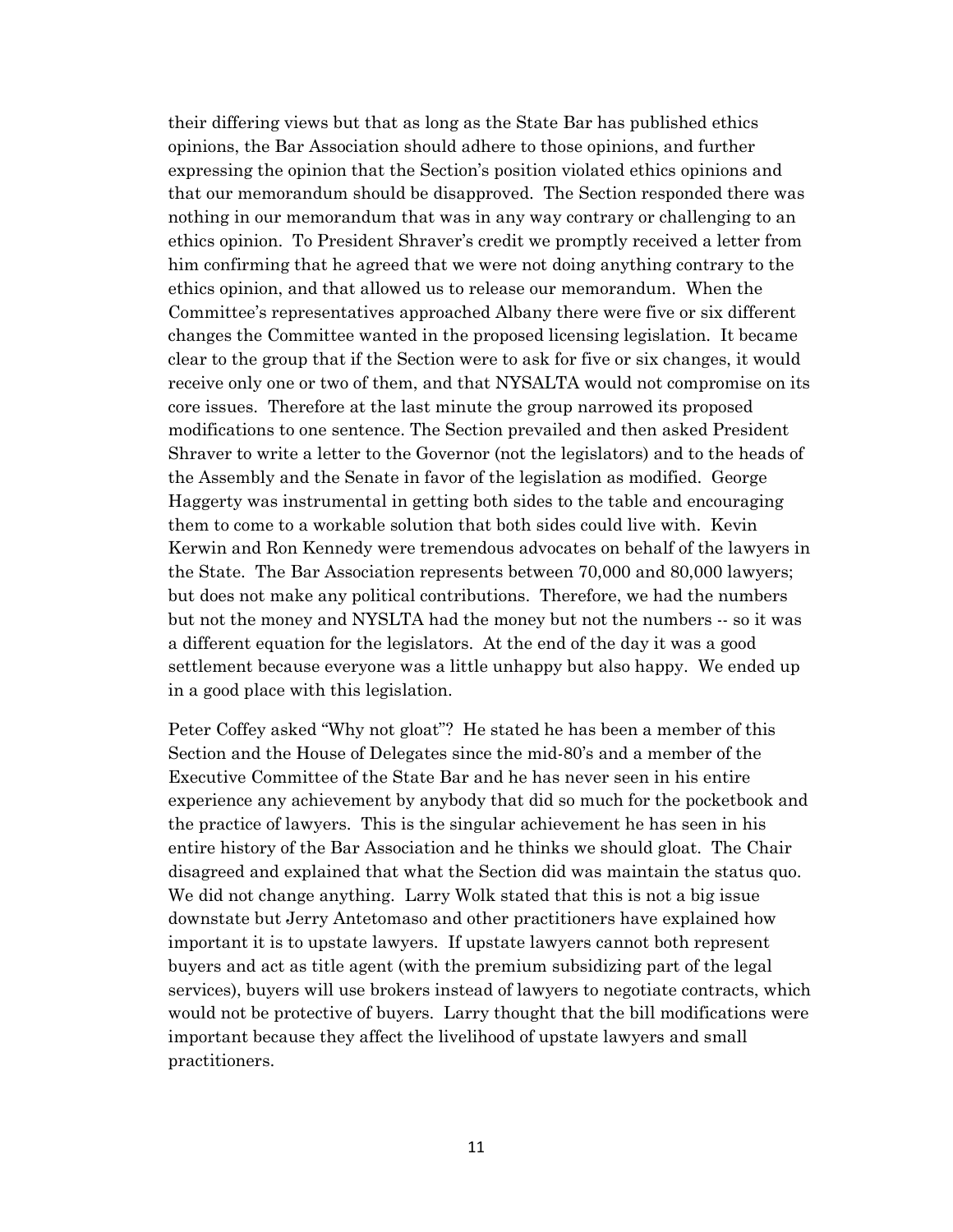Bob Zinman noted that tangible accomplishments promote membership and the fact that we are able to maintain the status quo against pressure to change that status quo was a great accomplishment. He suggested that we make clear in the memo to our membership that it was due to the efforts of this committee and certain people on this committee. Lisa Stenson Desamours further stated that this tremendous effort demonstrates the advocacy of our Section to protect lawyers statewide. The Chair replied that we did not sell it on that basis; instead, we sold it on the basis that it was good for consumers, the legal system, and for New York State. Leon Sawyko noted that the recipients of the memo are lawyers, not consumers, so we should emphasize this positive and important accomplishment. Nancy Connery added that it also benefits consumers. The Chair responded that he will circulate the draft of the memo to the other members of the task force for review.

The Chair then read a letter, attached to these minutes as Attachment No. 5, from Mike Berey, who is winding down his career, thanking the Section for the generous award presented to him in January, which Mike describes as "unquestionably the highlight of my career." Mike explained that due to his move to a warmer climate it is impractical for him to continue participating on the Executive Committee. Mike extended good wishes to the Executive Committee. The Chair noted that our Section has a very large vacancy to fill because Mike has handled our website blog and a variety of other matters, and that the Officers are considering successors for these roles.

(e.) Legislation. Karl Holtzschue reported that not much has happened since the chart was distributed in January because all the legislation efforts were on the Governor's budget bill. Karl advised the Committee that he notified the Chair and incoming Chair David Berkey, Ben's successor, that after six years as Chair of the Legislation Committee, he will step down. He noted that they have implemented a good procedure to deal with legislation and asked anyone interested in the position, to please let the Chair or David know.

(f.) NYSBA Mentoring Program. Toni Ann Christine Barone reported that not much is happening. She has been in contact with her mentee every few weeks developing a good relationship and believes it is a great project to be involved in. She will investigate what is happening with this program at the State level.

(g.) NYSBA Publications. John Hall reminded the Committee that he was asked to investigate the caliber of publications that are produced at either sectionsponsored CLE programs or non-Section sponsored CLE programs. The concern is that the some of the CLE materials are not up to the standards that this Section holds itself out to achieve. Politically it is a hot topic because non-Section authors may write competently. John has concluded that the only way to resolve this is to gather together every State Bar real estate publication, solicit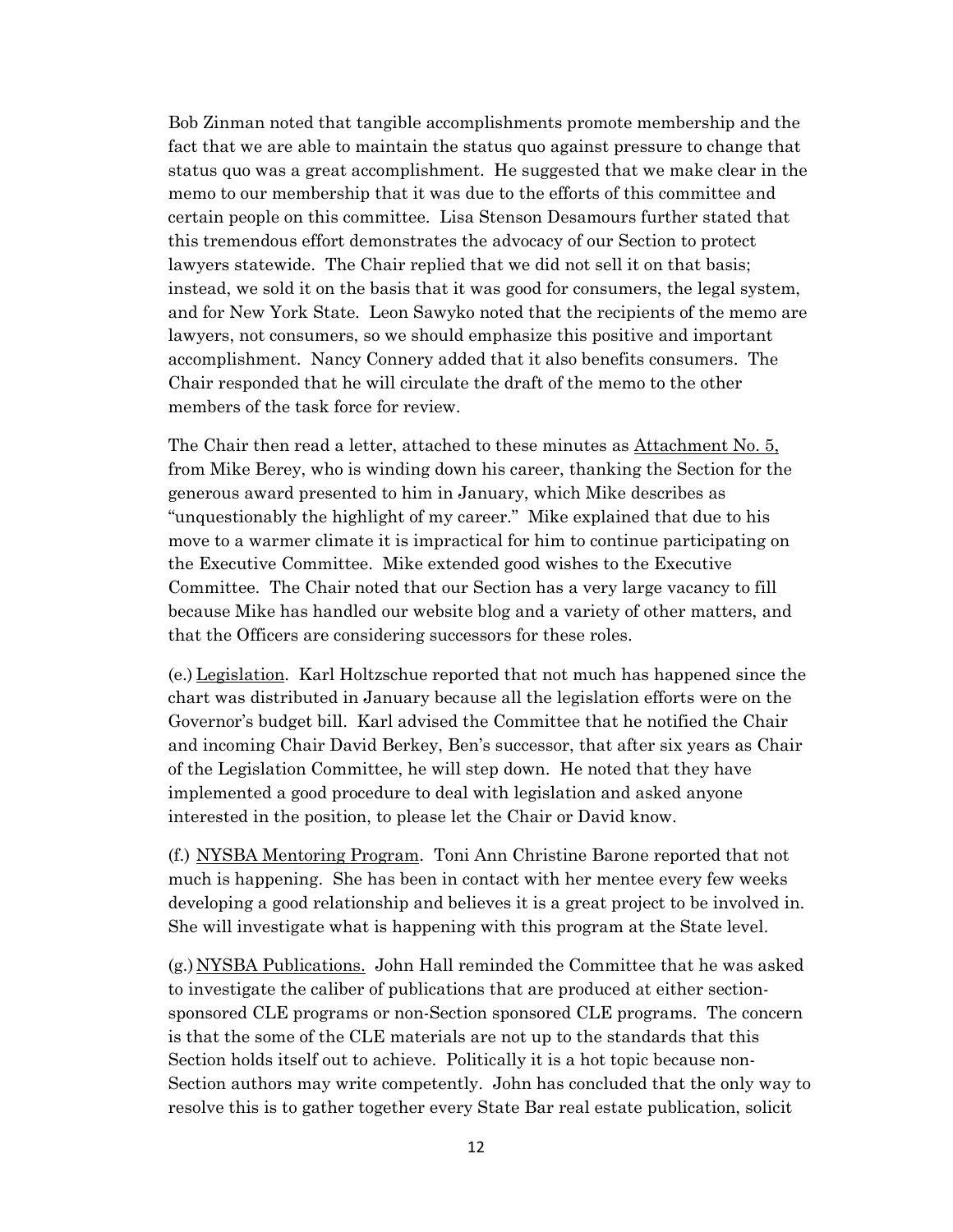Section members to review them based on their relative expertise, and provide feedback as to the caliber of the publications. Based on that we would then decide if we want to have some input into such publications, assuming we even have the jurisdiction to do so. John asked for funds to acquire the publications from the State Bar unless the Bar would give them to us free of cost. A motion in favor was made by Karl Holtzschue and seconded by Nancy Connery.

Karl noted that he may be one of the people who initiated this and explained that the concern is not the CLE materials for Section sponsored programs, but rather the substantive publications that the State Bar publishes on real property topics, because they are published by the State Bar publications department without Section input. For one of the practical skills programs they substituted one of those books for the course materials; and, while the book was good, it did not cover the course topics, which is a problem because the book was presented as if it was a product of our Section. Karl reviewed the book and he questioned some of the information in it. One option is to maintain the status quo, in which event we should coordinate Bar publications with the materials used by Section sponsored CLE programs.

A long discussion ensued about what role our Section should play in the review and approval of materials other than those for Section-sponsored CLE programs. Various suggestions were made, including adding legends either expressly endorsing materials for Section-sponsored CLE programs or expressly disclaiming any responsibility for other Association publications on real estate topics. Concerns were expressed about how we would deal with publications we deem deficient in some respect, and what influence we would have with the Association to rectify this.

Richard Singer asked what other sections do when they have a similar problem. Tiffany responded that as far as she knows the issue has never been raised.

John stated that he would not like to see a schism develop between the State Bar CLE and the Real Property Law Section. Larry Wolk echoed that concern. The Chair suggested that the committee adopt John's suggestion to review the publications and then decide on a course of action. Larry suggested we not read the books. The Chair suggested that we bring the discussion to a close and vote on the motion to approve purchasing the handbooks for review. The motion was approved unanimously.

## Report of Standing Committees.

(a.)Residential Mortgage Financing. Richard Fries reported that on April 7 the Southern District rendered a lengthy and potentially controversial decision on bad boy guaranties in which the court concluded that the "full recourse trigger"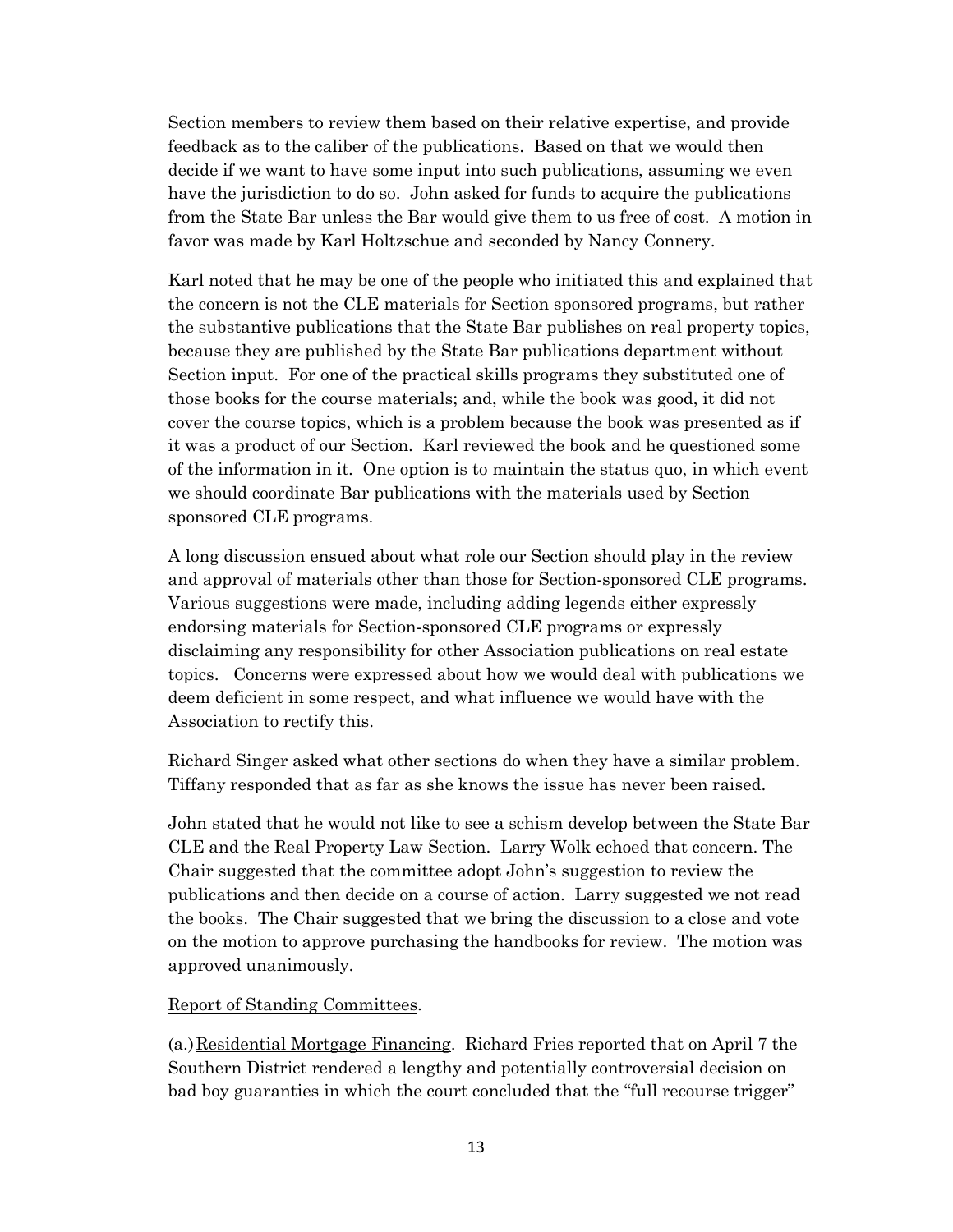in the bad boy guaranty would not apply upon the filing of certain mechanics' liens. The lender had argued that they were voluntary liens triggering full recourse. This is the second bad boy guaranty case decided in favor of the guarantor in New York. The first one involved the Park Avenue Hotel in Manhattan.

Richard also advised the Committee that the National Conference of Commissioners on Uniform State Law is drafting a model act on the appointment and powers of real estate receivers. It is modeled after Minnesota and California and empowers the receiver to sell mortgaged property (a power that already exists in a number of other states). There are due process issues and the Committee will be watching to see how it plays out. He noted that in New York there is a federal receivership statute that also empowers a receiver to sell, but the statute is rarely employed because it requires diversity jurisdiction. Richard noted that at some point our committee may have to weigh in on this.

A copy of the Residential Financing Committee's report is attached to these minutes as Attachment No. 6.

(b.)Real Estate Construction Committee. Ken Block reported on scaffold law reform. He authored an article in his private capacity supporting scaffold law reform because the State Bar is on record opposing it. Ken noted that NYCLA is the only association in support of scaffold law reform. A report is being prepared and Ken will circulate the report when it is authorized for release. The Chair noted that getting the State Bar to change its position would be a monumental effort with a low probability of success. Ken concurred, stating that all we can do is publish our report and continue to work with NYCLA.

On a more positive note, Ken reminded everyone that several years ago the construction committee prepared Rider A107 to the owner contractor agreement. They are now working on the owner architect abbreviated B104 Rider which is the companion to A107. This is a joint effort with NYCLA co-chaired by Ariel Weinstock who also is secretary to the State Bar Construction Law Committee. Ken noted that Nancy Connery is heading the subcommittee project whether she knows it or not. The construction committee is having another joint committee meeting on April 28 when it will continue the discussion of Rider B104. Ken hoped to have some progress on it by the summer. Someone asked when State Bar-sanctioned Rider A107 will be available again on the website. Tiffany will look into that and report back.

(c.) Real Estate Workouts and Bankruptcy. Bob Zinman noted that his committee could work with the Student Internship Program in connection with a potential empirical study on trends in real estate work-outs and bankruptcies on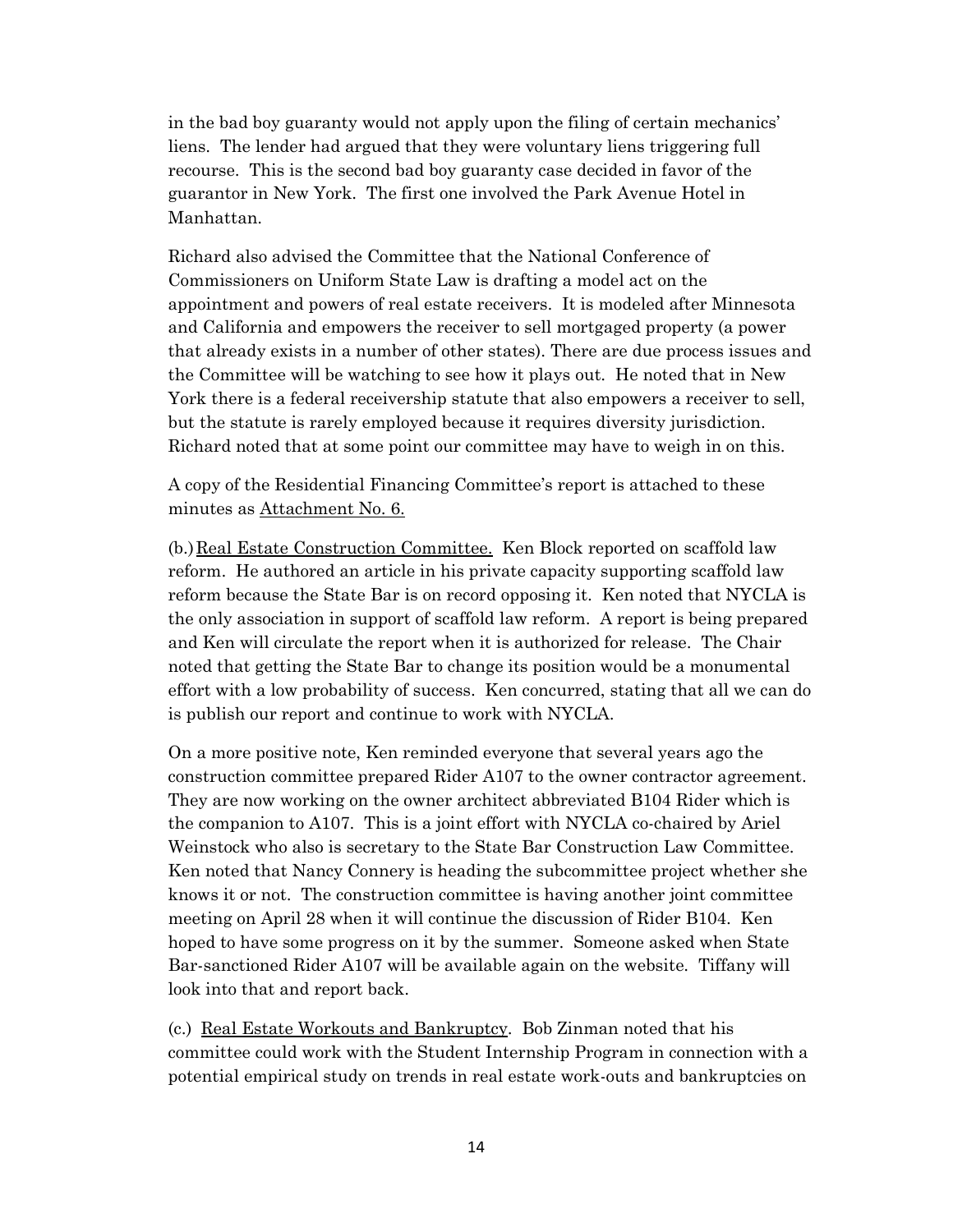questions regarding pre-packaged bankruptcies and what has happened with the new value exception. He stated that a factual study could be very helpful.

(d.)Landlord and Tenant Proceedings. Ed Filemyr reported that the Landlord and Tenant Proceedings Committee will hold their May 6 meeting at Patterson Belknap's offices where they will have a speaker on the recent amendment to the rent stabilization code.

(e.) Green Real Estate. Joel Binstok reported that the Green Real Estate Committee is organizing a program on energy. Chip Russell and Bill Flynn, former head of the New York State Power Authority, will be working with the committee on the program to be held in the next few months.

(f.) Professionalism. Patricia Watkins reported that the Professionalism Committee has a conference call meeting scheduled in about a week. At Nancy Connery's suggestion the committee plans to review ethics opinions pertinent to the practice of our members. The summary of each opinion would be posted on the listserv to generate discussion about the opinions. Nancy circulated a sample summary of an opinion, attached to these minutes as Attachment No. 7. Nancy added that they need the cooperation of Anne Copps because she is our "in" on ethics opinions. Nancy solicited ethics opinions of interest and noted that the committee could use interns to draft summaries of the opinions.

(g.) Not-for-Profit Entities and Concerns. Anne Reynolds Copps reported that the Not-for-Profit Entities and Concerns Committee's CLE in January was very wellattended. Jim Grossman, Paul Goldman, the tax assessor from Henrietta and Maryanne Kenyon were the speakers. The committee plans another CLE next January and will try to do one with each of our annual meetings. The committee hopes to author articles for the Journal. Anne reminded everyone that the committee also can provide speakers for other committees as needed.

(h.)Low Income and Affordable Housing. Richard Singer reported that David Berkey referred to him two new members who have a lot of enthusiasm and good ideas. Richard stated he was very much interested in the Student Internship Program and would probably be able to use them for drafting assistance on some ideas they have.

(i.) Commercial Leasing. David Zinberg reported that the Commercial Leasing Committee held a fine leasing program on high-end retail leasing presented by Ben Weinstock. The next program will be held on June 12 and they are currently working on the content for that meeting.

(j.) Awards. Peter Coffey reported on a publication backed by our Section entitled "Escrow Accounts and Related Topics". Peter stated that this is one of the best-selling publications in the history of the Bar Association and they have